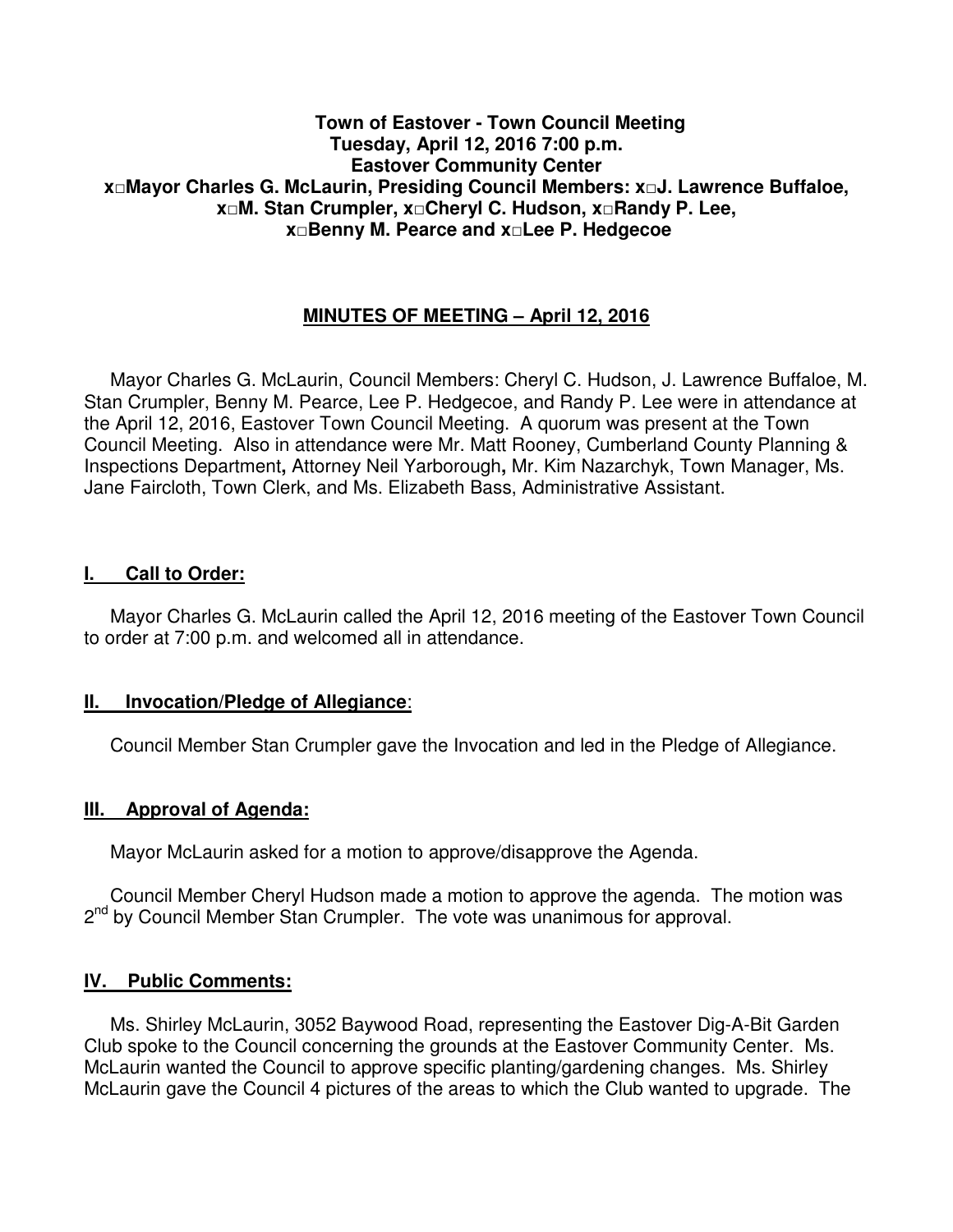Council discussed giving complete control of the gardening for the Eastover Community Center grounds and Tally Woodland Park grounds to the Eastover Dig-A-Bit Garden Club.

 Mayor McLaurin asked for a motion for the Garden Club to have complete control over the Eastover Community Building and Tally Woodland Park.

 Council Member Benny Pearce made a motion for the Eastover Dig-A-Bit Garden Club to have complete control over the gardening for Eastover Community Center grounds and Tally Woodland Park grounds. The motion was 2<sup>nd</sup> by Council Member Lawrence Buffaloe. The vote was unanimous for approval.

## **V. Consent Agenda:**

- **1. Consider approval of the Minutes for the March 8, 2016 Town Council Meeting.**
- **2. Consider approval of the Special Meeting Minutes for the March 9, 2016 Town Council Meeting.**

## **3. Consider approval of the February, 2016 Financial Reports**

Mayor McLaurin asked for a motion to approve/disapprove the Consent Agenda as stated.

 Council Member Cheryl Hudson made a motion to approve the Consent Agenda. The motion was 2<sup>nd</sup> by Council Member Lawrence Buffaloe. The vote was unanimous for approval.

### **VI. Discussion Agenda:**

### **Agenda Item #1:**

**PUBLIC HEARING: CASE NO. P16-14**: **REZONING OF 1.49+/- ACRES FROM C1(P) PLANNED LOCAL BUSINESS DISTRICT AND R30A RESIDENTIAL TO C(P) PLANNED COMMERCIAL/CZ CONDITIIONAL ZONING DISTRICT FOR HARDWARE & GARDEN SUPPLY, REPAIR, AND/OR SERVICING & RETAILING OR SERVICING; LOCATED AT 2118 DUNN ROAD, SUBMITTED BY KENNETH AND DANA THURMAN (OWNERS) (EASTOVER)** 

 Mayor Charles McLaurin stated **I now open the Public Hearing**. He then asked Mr. Matt Rooney from Cumberland County Planning & Inspections Department to brief the Council on Case No. P16-14.

 Mr. Matt Rooney stated this is a continuation of the site plan approval from December. He stated the front portion of the lot is already zoned a C1P. The rear portion of the lot is zoned R30. Case No. P16-14 is to have all lots zoned the same. Mr. Rooney said the Planning Board recommends the approval of the rezoning and for the site plan as submitted.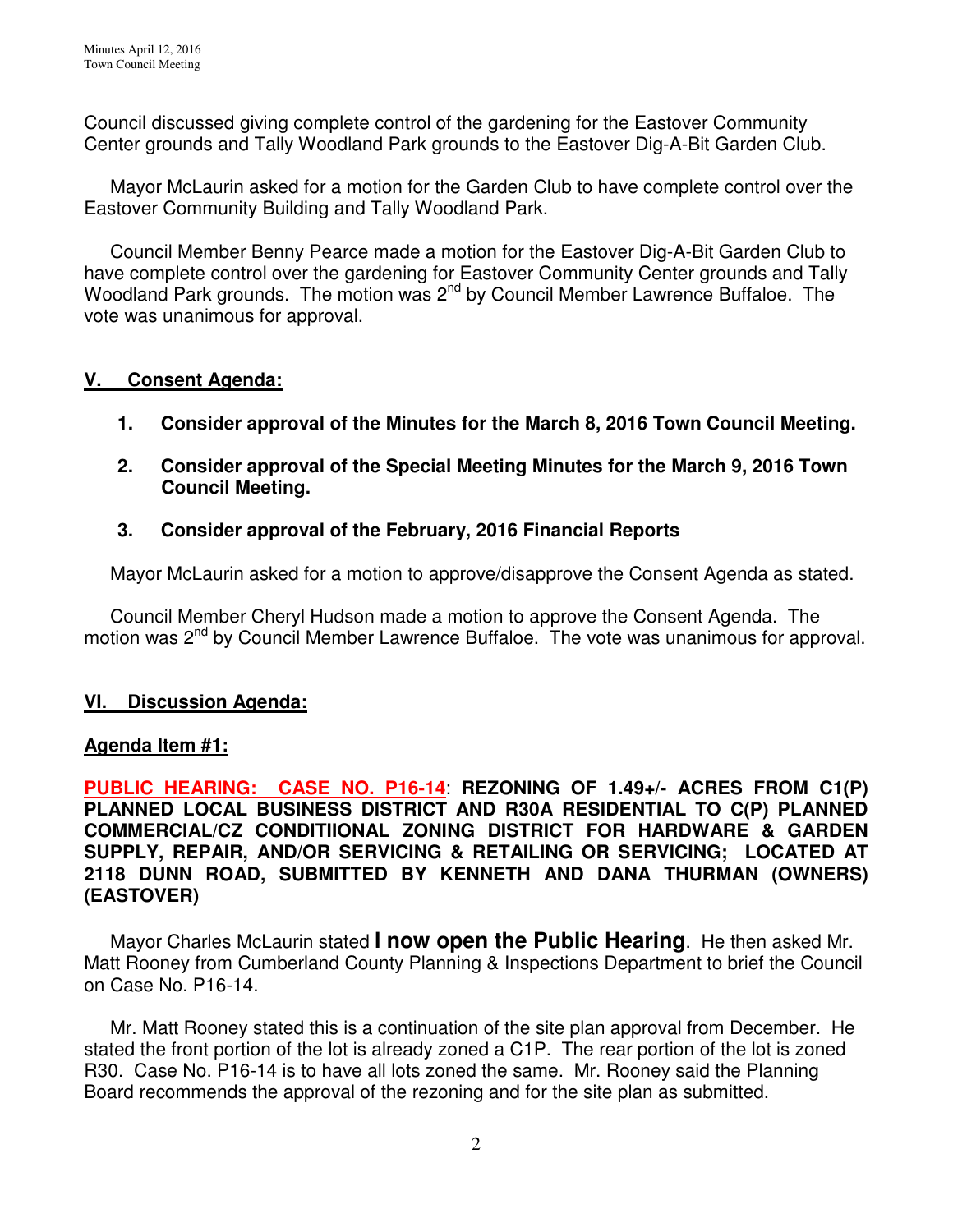Dana Thurmond, 2118 Dunn Road, signed up to speak for Case No. P16-14. Mrs. Thurmond told the Council, Eastover Trading would be selling Steihl Line Products (i.e. trimmers and chain saws), eventually selling metal carports and Handy-Houses. She stated Eastover Trading would also be doing small engine repairs. Mrs. Thurmond said she and her husband also owned and operated Thurmond Trucking so they would also be selling rock, stone, mulch, and pine straw. Mrs. Thurmond stated Eastover Trading is basically a small garden store.

Mayor McLaurin asked for a motion to Close the Public Hearing.

 A motion to **CLOSE** the Public Hearing was made by Council Member Lawrence Buffaloe. The motion was  $2^{nd}$  by Council Member Randy Lee. The vote was unanimous for approval.

Mayor McLaurin asked for a motion to approve/disapprove the Conditional Zoning District.

 Council Member Cheryl Hudson made a motion to approve Case No. P16-14 for the C(P) **Planned Commercial/CZ Conditional Zoning District** for hardware & garden supply, repair, rental and/or servicing & retailing or servicing. The motion was 2<sup>nd</sup> by Council Member Stan Crumpler. The vote was unanimous for approval.

 Mayor McLaurin asked for a motion to approve/disapprove Case No. P16-14 for Consistency and Reasonableness.

 Council Member Randy Lee made a motion to approve Case No. P16-14 for **Consistency** with 2030 Growth Vision Plan, and find the rezoning request to be **Reasonable** and in the public interest as the subject property meets most of the criteria of the adopted Land Use Policies. The motion was 2<sup>nd</sup> by Council Member Cheryl Hudson. The vote was unanimous for approval.

### **Agenda Item #2:**

### **REVISION TO THE SITE PLAN ONLY:**

**CASE NO. P15-24. REZONING 6.97+/- ACRES FROM C(P) PLANNED COMMERCIAL AND A1 AGRICULTURAL TO C(P) PLANNED COMMERCIAL/CZ CONDITIONAL ZONING FOR A HOTEL, RESTAURANT AND CONVENIENCE RETAIL WITH GASOLINE SALES OR TO A MORE RESTRICTIVE ZONING DISTRICT; LOCATED ON THE NORTHWEST SIDE OF SR 1863 (PEMBROKE LANE), WEST OF SR 1828 (JAMES DAIL ROAD); SUBMITTED BY ANTHONY PEREZ ON BEHALF OF MID-STATE PETROLEUM, INC., NIRAV MODI AND MICHAEL W. COLLIER (OWNERS) AND P. SINGH SANDHU. (EASTOVER)**

 Mr. Matt Rooney informed the Council this site plan was a revised site plan submitted only to remove restaurant as a stand-alone building. The owners would like to make the store a little larger, leave the hotel as it is, and add the restaurant to the store. Mr. Rooney stated the Council could make a motion to approve/disapprove the revised site plan as submitted.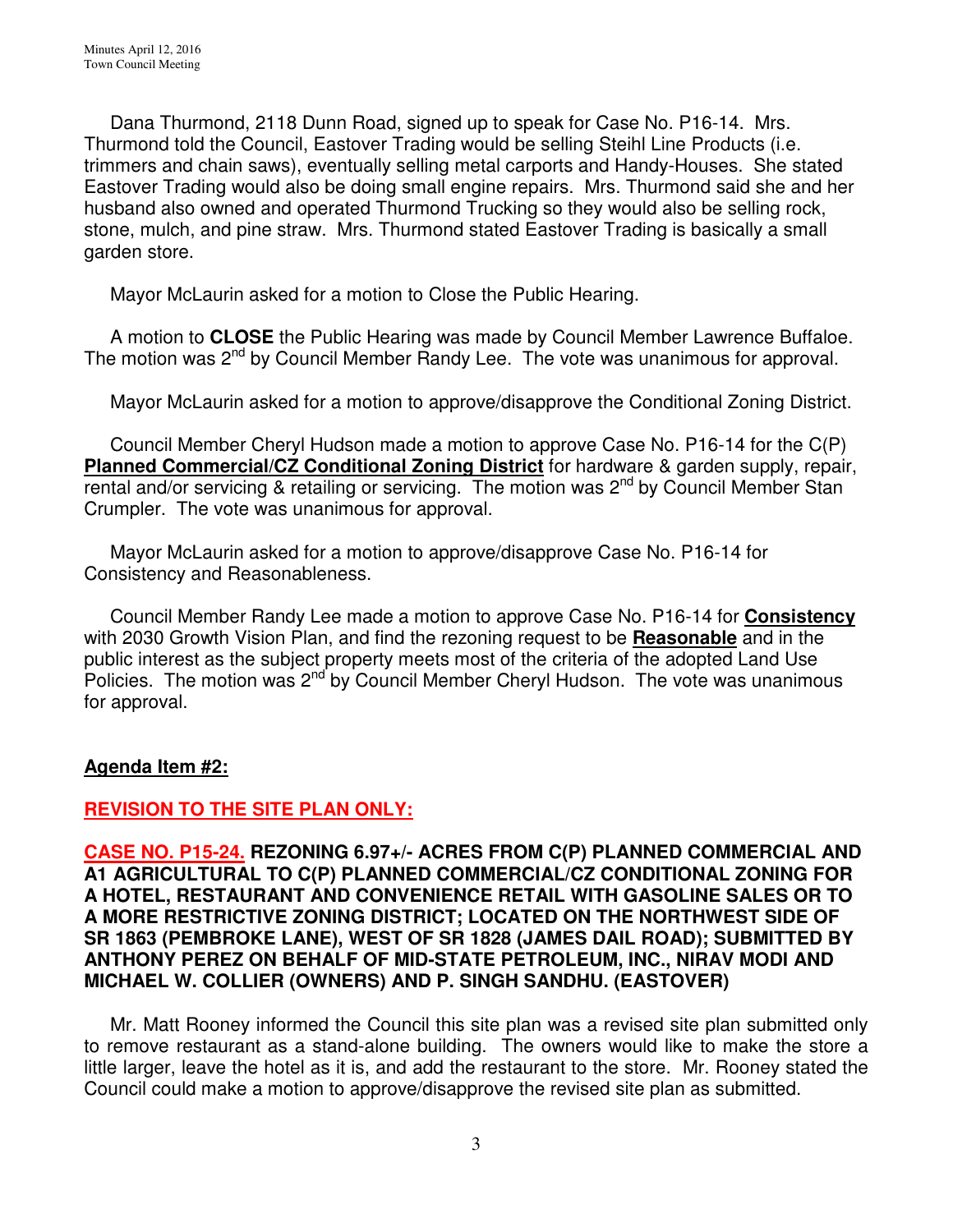Mayor McLaurin asked for a motion to approve/disapprove the revised site plan.

 Council Member Lawrence Buffaloe made a motion to approve Case No. P15-24 as submitted. The motion was  $2<sup>nd</sup>$  by Council Member Lee Hedgecoe. The vote was unanimous for approval.

### **Agenda Item #3:**

## **DISCUSSION ON THE YARD MAINTENANCE CONTRACT.**

Mr. Kim Nazarchyk presented the Council with 3 contracts for landscaping maintenance at the Eastover Community Center. The first was from Twisted Oaks, the current landscaping maintenance provider, with a bid of \$3,586.00. The second bid was from Odom's Lawn Care & Maintenance, with a bid of \$4,000.00. The third was from Larry Ellis with a bid of \$4,000.00. After a brief discussion by the Council, Twisted Oaks was selected.

Mayor McLaurin asked for a motion to approve/disapprove the Yard Maintenance Contract.

 A motion to approve Twisted Oaks for the yard maintenance contract was made by Council Member Cheryl Hudson. The motion was 2<sup>nd</sup> by Council Member Lawrence Buffaloe. The vote was unanimous for approval.

## **VII. Receive Mayors Update:**

 Mayor Charles McLaurin stated the Eastover Ballpark Association was doing a good job on the landscaping for the ballpark. Mayor McLaurin stated he would like to give the Eastover Ballpark Association financial help. After a brief discussion the Council decided to have the Eastover Ballpark Association give a report on their finances and a report on how much is needed to continue with the upgrades to the ballpark.

## **VIII. Receive Town Council Update:**

 Council Member Benny Pearce recognized The City View for having an article in it by Bill McFayden. The article discussed Eastover. Council Member Pearce highly recommended everyone read it.

 Council Member Cheryl Hudson stated her, Council Member Randy Lee, and Eastover Civic Club Vice President Tom Melvin have been going to Hero's Homecoming meetings. Council Member Hudson stated the Civic Club is interested in having a "Heritage and Hero's Day". The Civic Club is looking to hold this event in October of 2016.

 The Council asked Town Manager, Kim Nazarchyk about the Eastover Neighborhood Watch meeting that was held on Monday, April 11, 2016. Mr. Nazarchyk stated there were approximately 35 people in attendance. Sherriff Moose Butler and Attorney Ronnie Mitchell